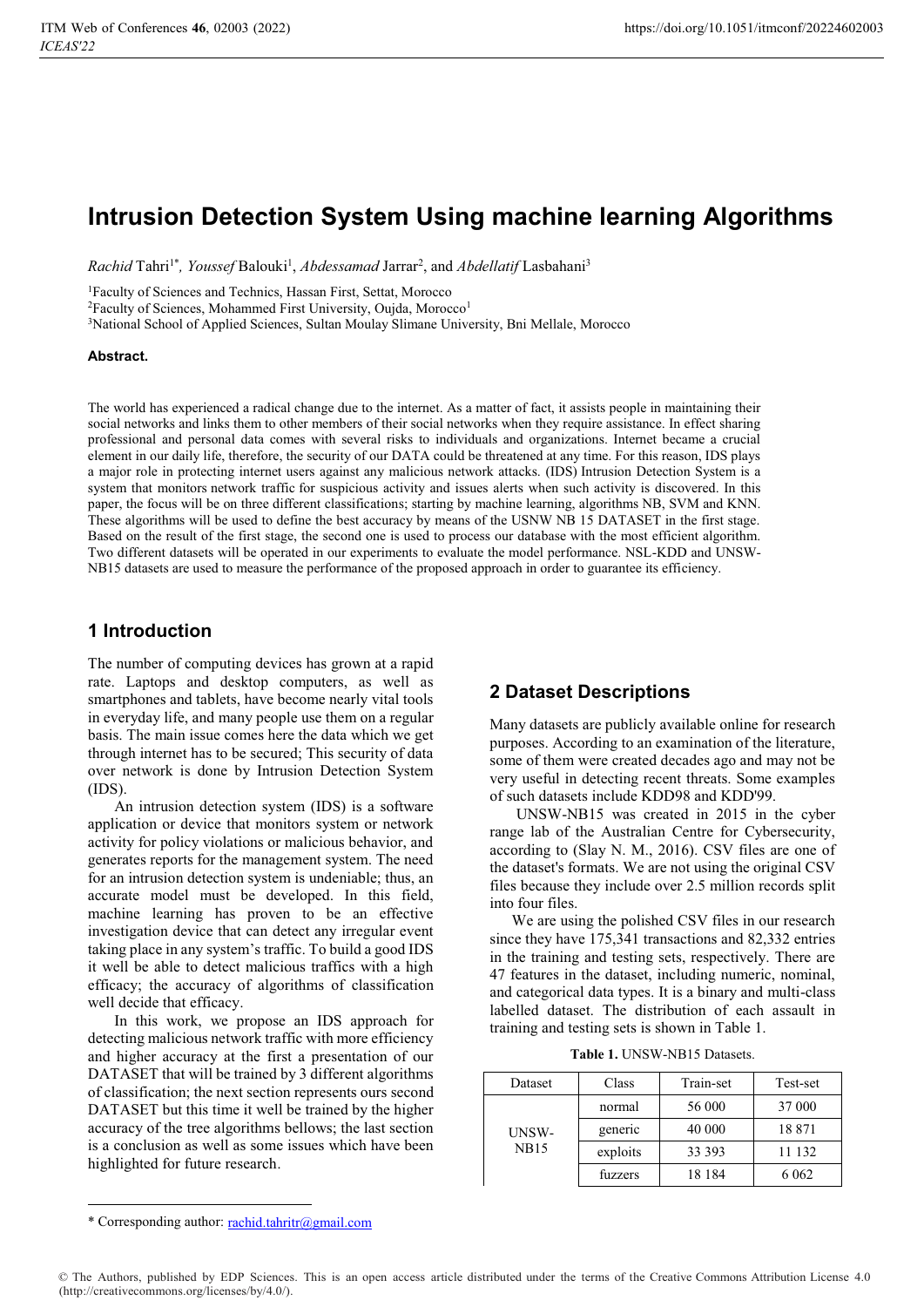| dos                | 12 2 64 | 4 0 8 9 |
|--------------------|---------|---------|
| reconnaiss<br>ance | 10491   | 3496    |
| analysis           | 2 0 0 0 | 677     |
| backdoor           | 1746    | 583     |
| shellcode          | 1 1 3 3 | 378     |
| worms              | 130     | 44      |
| Total              | 175 341 | 82 3 32 |



**Fig. 1.** UNSW-NB15 details

#### **2.1 NSL-KDD**

KDD'99 is outdated and contains redundant records, resulting in network intrusion detection inaccuracy. The problem is solved in NSL-KDD, which is a developed version of KDD'99. The training set of NSL-KDD has 125973 data points, whereas the testing set contains 22544 data points. It features 41 variables with numeric, binary, and nominal data types, as well as a label. Dos, probe, r2l, u2r, and regular class are the four major groups of attack types in the dataset. The distribution of each assault in training and testing sets is shown in Table 2.

|  | Table 2. NSL-KDD Datasets. |  |
|--|----------------------------|--|
|  |                            |  |

| Dataset        | Class  | Train-set | Test-set |
|----------------|--------|-----------|----------|
| <b>NSL-KDD</b> | normal | 67 343    | 9,711    |
|                | dos    | 45 9 27   | 7458     |
|                | probe  | 11656     | 2421     |
|                | r21    | 995       | 2 7 5 4  |
|                | u2r    | 52        | 200      |
|                | Total  | 125 973   | 22 544   |



#### **3 Related works**

 Abhishek Divekar et al (A. Divekar, 2018) used classification algorithms such as Naıve. Bayes, Kmeans, neural network, RF, SVM, and DT and compared performances for alternatives KDD'99. They found that UNSW-NB15 is a better and modern alternative for the KDD'99. The result of the study showed that classifiers trained in terms of f1-score were much better than those trained with KDD'99 and NSL-KDD.

 The authors of (Srivastava, 2018) have attempted to assess the performance and effectiveness of NIDS. They have used two characteristic reduction methods, LDA and CCA. Seven classifiers were applied with different measurement parameters and metrics such as FPR, training time, accuracy, the ROC zone. The algorithms used are the random tree, the naive bayes, the rep tree, the RF, random committee, randomizable bagging, and filtered. The result with LDA and random tree on UNSW-NB15 was declared best.k2

 In (M. Belouch, Performance evalution of intrusion detection based on machine learning using apache spark, 2018), the authors conducted experimental studies and evaluated the performance of some most commonly used classification ML algorithms such as NB, SVM, DT and RF on apache spark big data environment. They measured time of detection, time of building and the time of prediction for network intrusion detection systems. They used UNSW-NB15 data-set for the purpose of performance evaluation and claimed that RF technique was outperformer with respect to specificity, accuracy, sensitivity, and also execution time among all the four other tested algorithms

 In (Slay N.M., 2015), the authors proposed a hybrid feature reduction approach based on attribute values' CP followed by an ARM. First, the dataset was splitted into partitions equally, the reason behind was to reduce the processingtime, then the output of CP technique was given as input to ARM to reduce number of feature. In the decision-engine expectation maximization clustering, logistic regression and naive bayes algorithms were employed for network intrusion detection to compare and evaluate the results. They claim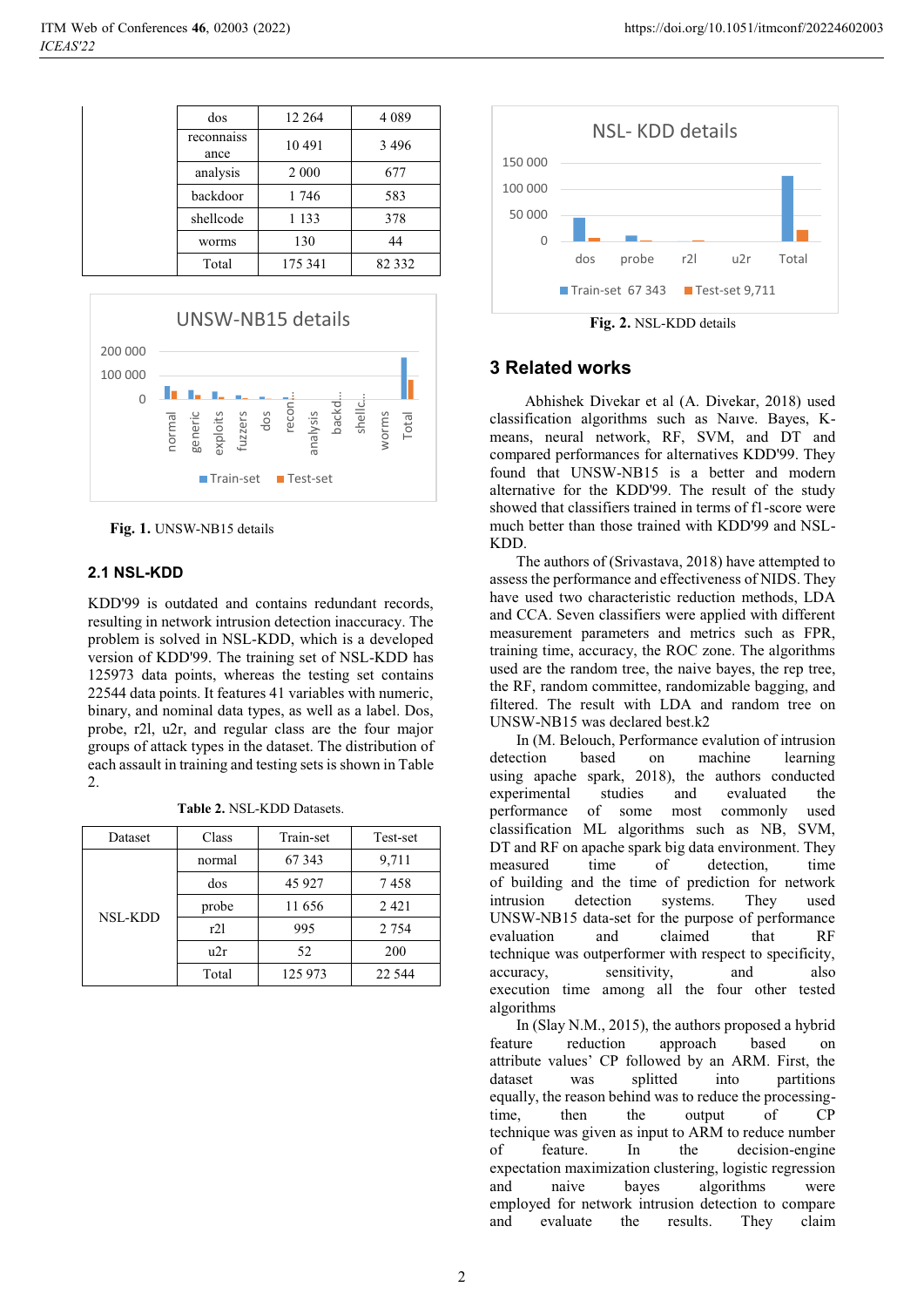that the model was able to boost accuracy, reduce false alarm rate and shorten processing time. Datasets were NSL-KDD and UNSW-NB15.

### **4 Classification Algorithms**

Market analysis, science exploration, production control, and other applications can all benefit from the retrieved data. One of the key principles in the machine learning method is classification algorithms. They're used to sort unlabeled data into different categories. The following are the algorithms that were employed in the work:

 Support Vector Machine (SVM): When compared to other algorithms, SVM is one of the most reliable classification algorithms in machine learning since it offers a rapid and easy prediction process. It creates a hyperplane that separates the class labels into their associated classes by classifying data points based on support vectors in a data source.



**Fig. 3.** SVM

K-Nearest Neighbor (KNN): is another reliable classification algorithm used for classifying data classes. One of its promising features is that it can be used for both classification regression purposes.



**Fig. 4.** NSL-KDD details

Naïve Bayes (NB): They are capable to forecast the probability that whether the given model fits to a particular class. It is based on Bayes' theorem. It constructed on the hypothesis that for instance, for a given class, the attribute value is independent to the values of the attributes. This theory is called Class Conditional Independence.



## **5 Methodology**

Comparative analysis done between SVM KNN and Naïve Bayes for classification of dataset, to analyze their accuracy. At first raw dataset is taken and the class attribute contains 19 different types of attack which get labeled under 5 categories. They are normal, Dos, Probe, r2l and u2r. Figures



**Fig. 6.** Processes of testing

**Table 3.** Accuracy rate of attacks (UNSW-NB15)

|             | Accuracy  |
|-------------|-----------|
| $KNN (k=3)$ | 93.3333%  |
| <b>NB</b>   | 95.55555% |
| <b>SVM</b>  | 97.77777% |



**Fig. 7.** Comparison of classifiers' performance on UNSW-NB15